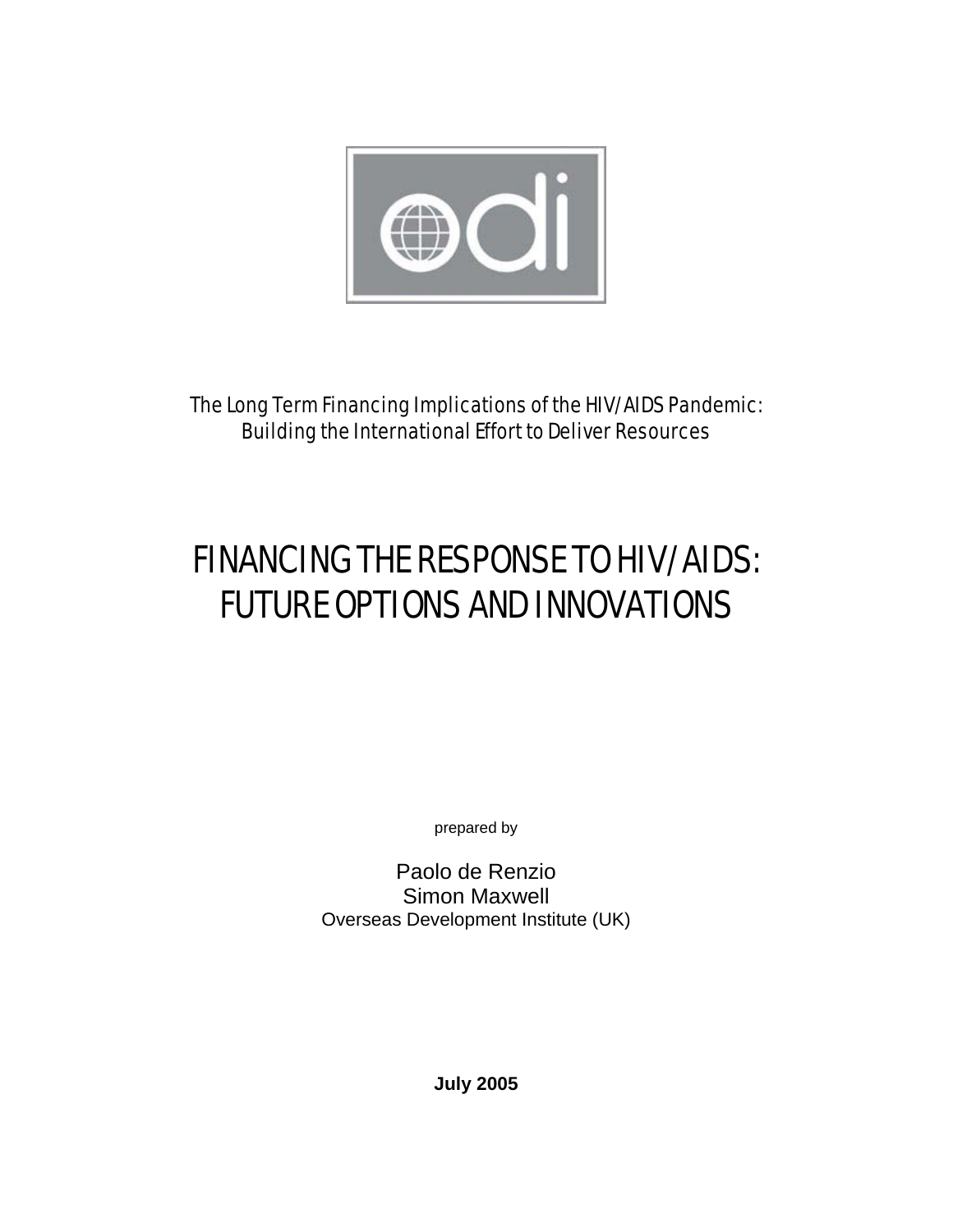This paper was commissioned by The Henry J. Kaiser Family Foundation for a meeting – "The Long Term Financing Implications of the HIV/AIDS Pandemic: Building The International Effort To Deliver Resources" – held at Marlborough House, London, June 30, 2005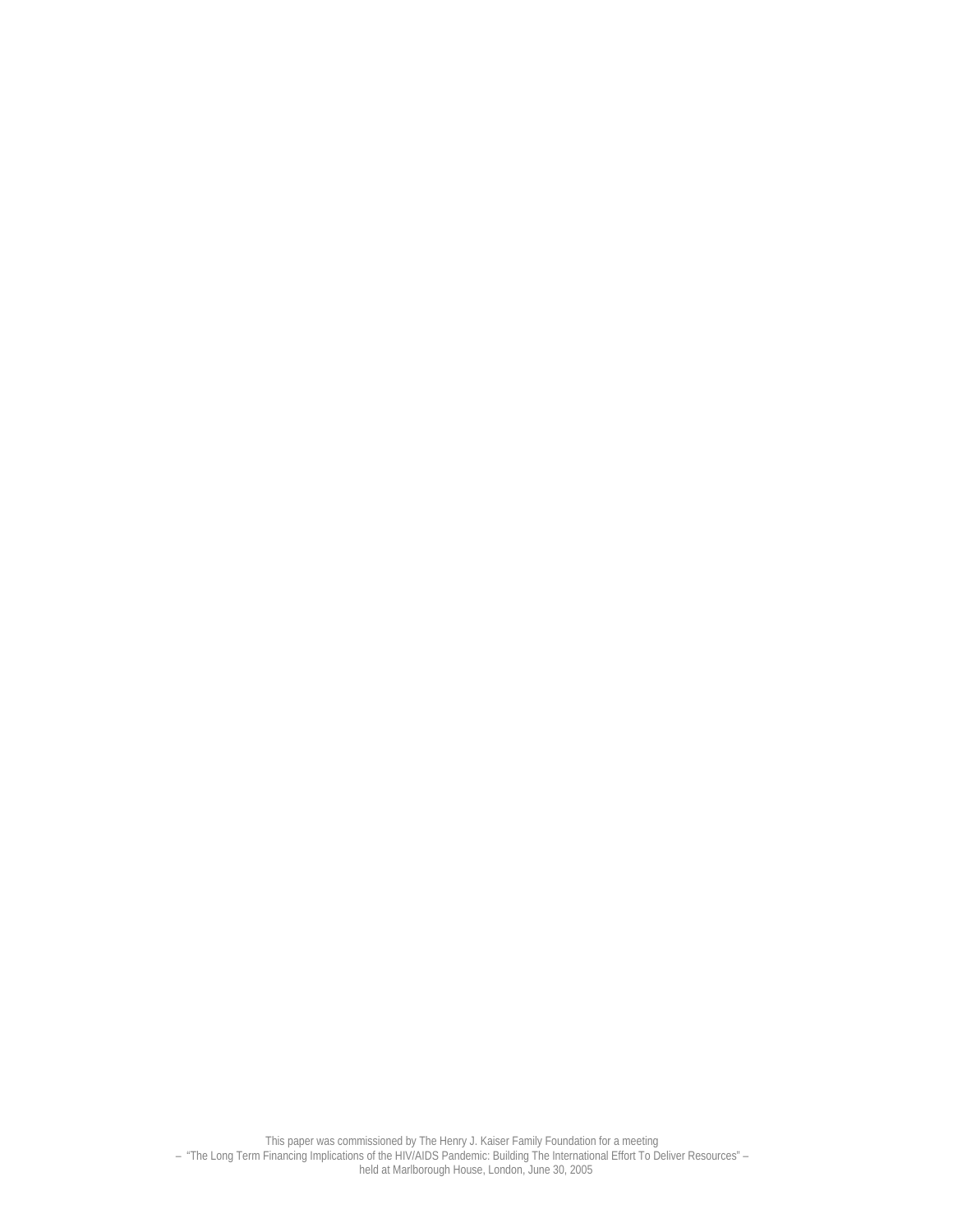## **1. Introduction**

There is a great paradox at the heart of the discussion about funding programmes for HIV/AIDS. On the one hand, international aid policy has converged around a set of ideas broadly described as 'harmonisation and alignment', in which country policies and procedures dominate and in which the best aid is provided in the form of budget support to governments, at least in those countries with minimum financial management standards. On the other hand, instruments such as the Global Fund to Fight AIDS, Tuberculosis and Malaria, which are topic-specific and vertical, disbursed independently of other aid and in project format, break nearly all the rules. But – and here is the paradox – the Global Fund seems to work. It was set up quickly. It has been successful in raising money, nearly \$US 5 billion so far. It has made disbursements to 93 countries. And its programmes have been evaluated as successful. What does this tell us? That the conventional wisdom about aid is wrong? That the Global Fund does not 'work' as well as its supporters claim? That there is room for two models to coexist?

The answers matter because there can be no excuse for not managing aid as well as possible – and that means aid for HIV/AIDS programmes as well as for everything else. They also matter because we are looking at possible large increases in aid over the coming years. The key general question facing aid planners is this: do we have a system which is suitable for global aid to rise from around \$US 50bn a year at the beginning of the century to perhaps \$US 120bn by the end of its first decade? And where does funding for HIV/AIDS interventions fit in this new construction?

We need to start with the overall aid picture, and 2005 as our 'year of destiny' in international development. We do this in Section 2. We then need to examine the logic of the new paradigm of harmonisation and alignment (Section 3) and the way in which HIV/AIDS funding does or does not fit in (Section 4). Having cleared the decks, we can then look at how to achieve greater harmonization between HIV/AIDS and other funding. We propose six principles for future action.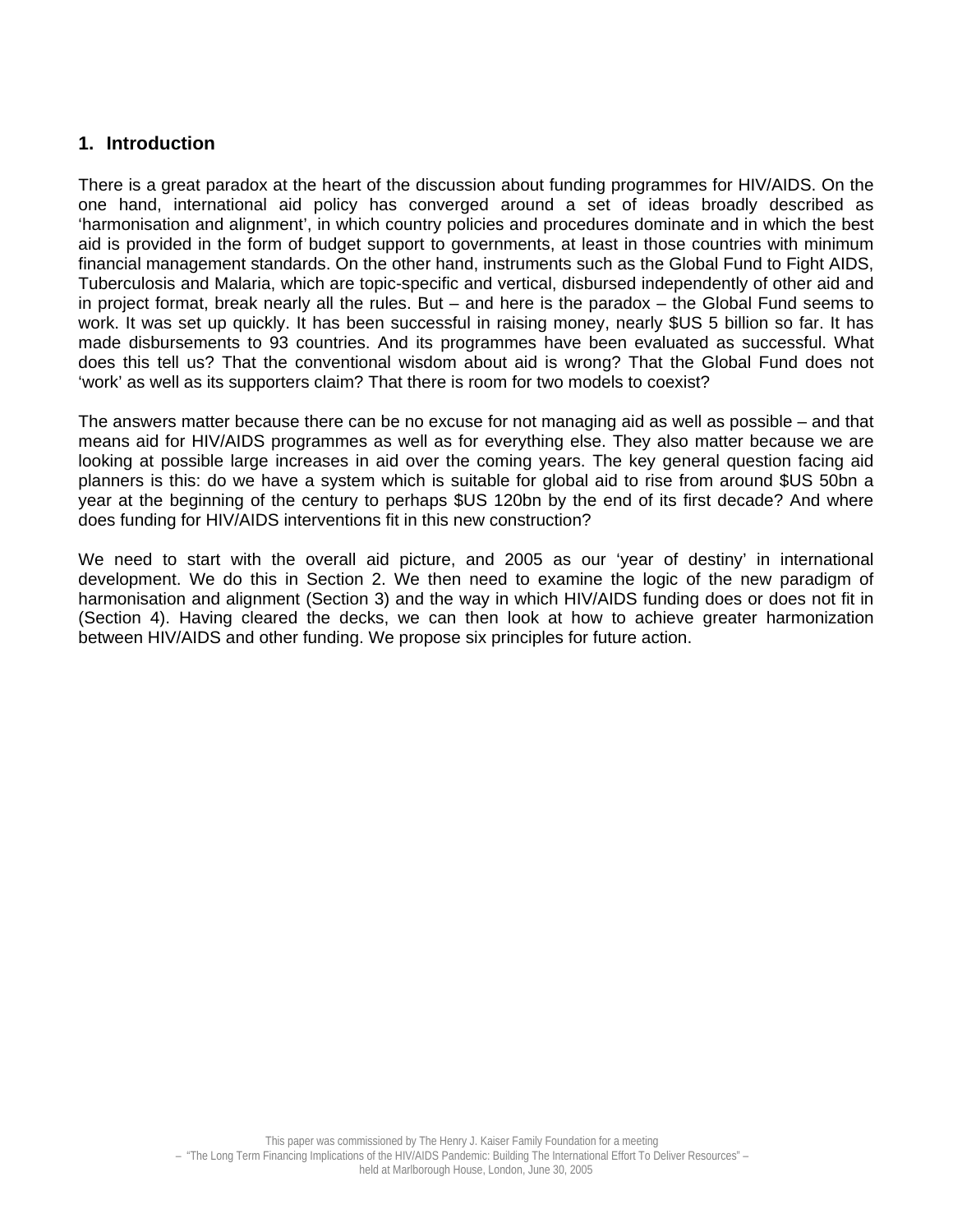# **2. The international political context in 2005: the year of destiny?**

During the first six months of 2005, the international agenda has seen repeated calls to address the problem of global poverty, and to take concrete actions to tackle the specific problems of the African continent. In particular, the UK Government has put Africa at the top of the agenda for the July G8 Summit in Gleneagles, and has been very active in promoting a 'new Marshall Plan for Africa', which includes large increases in Official Development Assistance (ODA), additional debt relief and increased access to rich-country markets for products from Least Developed Countries, of which the majority are on the African continent.

These initiatives stem from a wider international push to deliver on the Millennium Development Goals agreed by the UN General Assembly in 2000, and which according to recent data released by the UN will not be met in a large number of countries if present efforts are not considerably expanded. A number of high-profile reports, from the UN Millennium Project to the Commission for Africa, have provided the backdrop and the intellectual underpinning for current efforts and debates on the need to substantially increase poverty reduction efforts.

More in particular, the Millennium Project report (UNMP 2005), under the guidance of Prof. Jeffrey Sachs, argued that substantial additional investment, to be mostly financed through international assistance, is required in order to assist poor countries and their governments to break out of the 'poverty trap' in which they find themselves, due to lack of basic infrastructure, human capital and efficient administration. A predominantly subsistence-focused economy generates low savings, which lead to low tax revenues and lack of adequate public investment. Lack of infrastructure and political instability keep foreign investors away, and drive the best qualified individuals to seek better opportunities abroad. Rapid population growth puts pressure on agricultural land, leading to environmental degradation. These are some of the vicious circles described in the Sachs Report. To break these traps, argues the Report, what is needed is a big push to end the downward spiral: 'basic investments between now and 2015 in public administration, human capital (nutrition, health, education) and key infrastructure (roads, electricity, ports, water and sanitation, accessible land for affordable housing, environmental management)'. Well-governed countries should receive 'fast-track' status, and a series of 'quick wins' are identified to bring about short-term impact, such as the provision of impregnated mosquito nets to all people, in particular children, living in malaria-infested areas. HIV/AIDS features prominently in the Report, focusing on the need to build improved health systems that can deliver expanded anti-retroviral treatment. The 3-by-5 initiative to bring antiretrovirals to 3 million people by 2005 is included in the list of 'quick wins'.

The report drafted by the Commission for Africa (Commission for Africa 2005), and published last March, argues along somewhat similar lines, outlining a new compact with Africa whereby additional resources will be made available by development partners while African countries commit to improving their governance standards and focus their efforts on poverty reduction. Again, the idea is to address the interlocking problems that the African continent faces by promoting a big push on many fronts, but with a deeper focus on governance and capacity building, on infrastructure and on building human capital. Of the annual additional \$25 billion in ODA that the Commission calls for before 2010, half should be spent on health, education and HIV/AIDS, while spending on infrastructure should be doubled. Given its African focus, the emphasis on the gravity of the HIV/AIDS crisis is very strong in the Report. The social, economic and political impact of the pandemic are covered in detail. The response, says the Report, lies in a more coordinated effort, whereby 'the international community must reach a global agreement in 2005 to harmonise the current disparate response to HIV and AIDS'. In particular, beyond the 'Three-Ones' approach promoted by UNAIDS at country level (one coordinating agency, one strategy and one monitoring framework), the Report suggests that a single pooled fund should be created in each country. We will come back to this suggestion later on.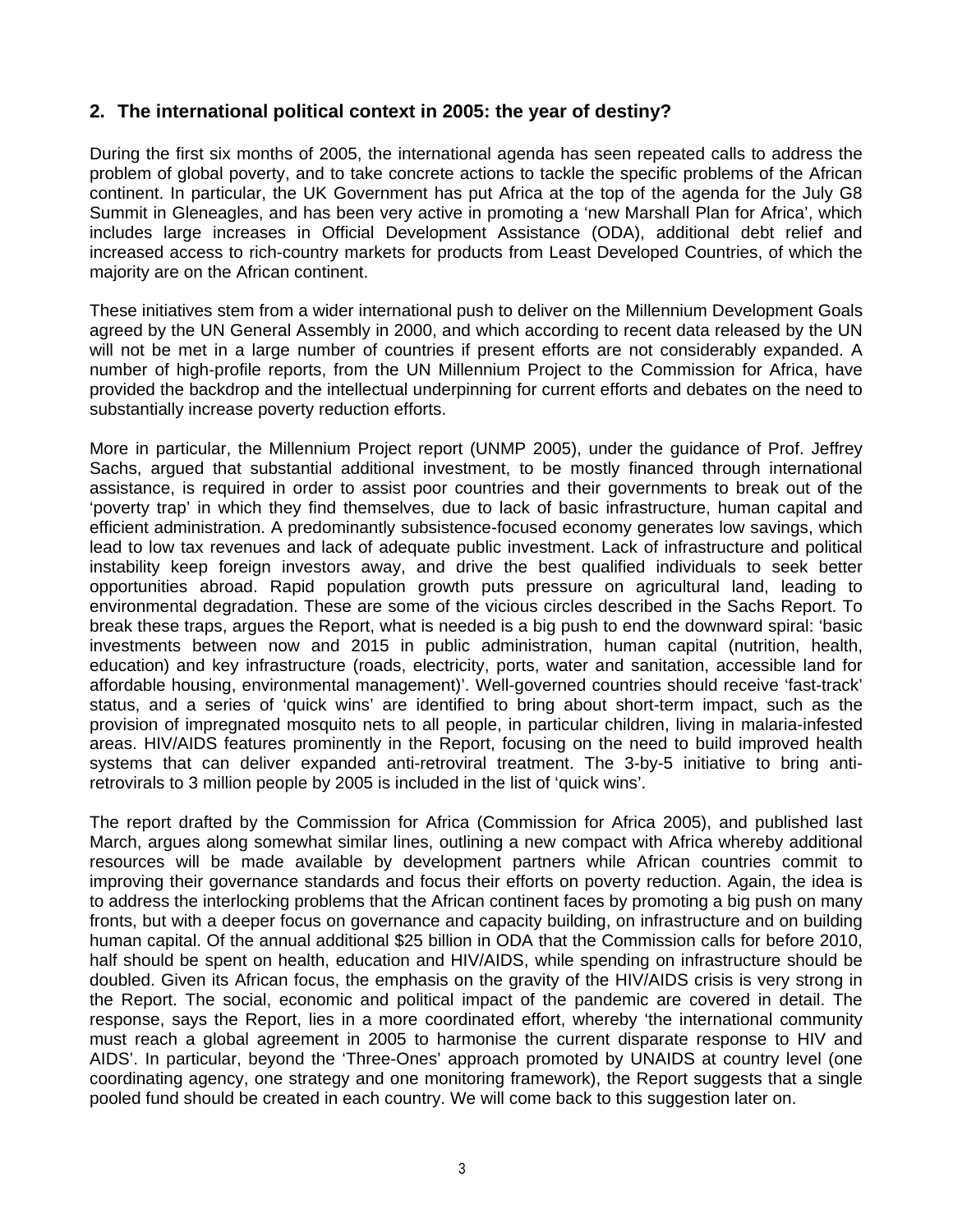Finally, another important document that has seen the light recently is the UN Secretary General's statement in preparation for the September Summit to review progress since the Millennium Declaration, 'In larger freedom' (UN 2005). Outlining the steps towards an international system that can guarantee freedom from want, freedom from fear and freedom to live in dignity for all, Kofi Annan calls for many of the recommendations made in the Millennium Project Report to be implemented, for the full funding of the Global Fund to fight AIDS, Tuberculosis and Malaria, and for an expanded comprehensive strategy for the prevention and treatment of HIV/AIDS.

The G8 meeting in July and the UN Summit in September are the two key events where the recommendations of the three reports will have to be considered in detail, and where their plausibility and feasibility will be put to the test. Only then will it become clear whether 2005 will indeed be the 'year of destiny', to be remembered as the time when promises were kept, and when the international community delivered on ambitious plans to tackle global poverty and the scourge of HIV/AIDS. Indications so far, however, only allow for limited optimism. As shown in the figure below, the declining trend of the 1990s has been reversed, and aid flows have started increasing again.



Figure 4.1. DAC members' ODA: 1990-2003 and simulations to 2006 and 2010

Note: LDCs represent the 50 countries classified by the UN as Least Developed Countries. Source: OECD (2005)

Some pledges to double ODA, and reach the 0.7% of national income that was agreed many years ago as the benchmark, have been forthcoming. EU Ministers at the end of May have set a timetable that will allow the EU as a whole to increase its aid to 0.51% by 2010, and to 0.7% by 2015. However, a number of countries (including Germany, Italy and Portugal) have already indicated that domestic budget pressures may prevent them from delivering on this commitment. Japan made a limited commitment to doubling aid to Africa. The United States have been reluctant to commit to anything beyond their current aid levels, emphasising the increasing role that the Millennium Challenge Account will play in providing additional financing to countries that satisfy a number of minimum criteria related to political and economic governance standards, and the substantial financing already committed for HIV/AIDS under PEPFAR. The UK proposal to establish an International Finance Facility (IFF) to front-load aid funds by borrowing them on the capital markets and guarantee them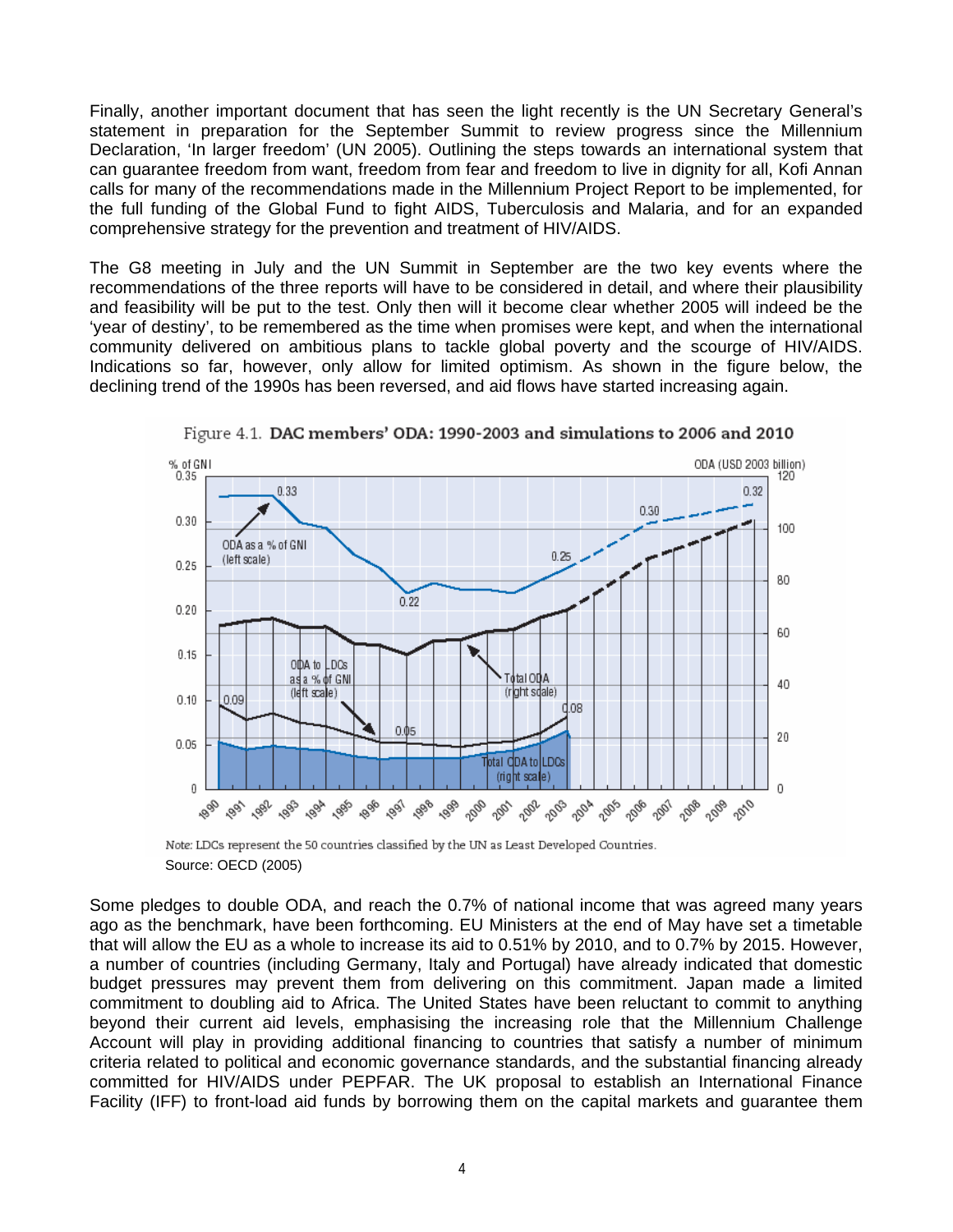against future commitments has received lukewarm support from a limited number of countries. Other proposals are being discussed but without much concrete follow-up (see Box 1).

#### **Box 1. Sources of Additional Development Financing**

Apart from ODA provided by donor countries, recent years have seen a number of other proposals being formulated to find alternative sources of financing for development interventions targeted at reaching the MDGs. Two of the most prominent ones are described below.

#### *The International Finance Facility (IFF)*

The UK Government has proposed a mechanism that would allow for the front-loading of aid resources. The IFF would issue bonds on the international financial markets, backed by pledges by participating governments. Its fundamental aim is to provide increased, predictable and stable flows of resources that would not be dependent on the time schedule of donors' budgetary contributions. Its main drawback is its time-bound nature, and the fact that after 2015 much ODA would have to be devoted to IFF repayments. It has been estimated that the IFF could achieve a flow of US\$ 50 billion during the years between 2010-2015, which are crucial for the MDGs. While some other G8 countries have supported the initiative, it is unlikely to be implemented full scale in the near future. However, a smaller initiative related to immunisation is being designed, which could showcase the feasibility of this approach. The IFF for Immunisation (IFFIm) will bring forward donor government commitments to provide urgently needed funding for vaccine and immunisation, in collaboration with the Global Alliance for Vaccines and Immunisation (GAVI). To date, the UK, France and Sweden have committed to participate in the IFFIm, with support from Germany and Italy as well.

#### *International Taxation Measures*

In 2004, the Presidents of France, Brazil, Chile and Spain launched an initiative to look at innovative ways of financing development, including international taxation. This initiative built on the so-called Landau Report, drafted by a group of experts set up by President Chirac of France. The proposals include taxation on international currency transactions (also known as 'Tobin Tax'), on environmental pollutants and international travel, and on arms trade, along with measures such as the issuing of new Special Drawing Rights, or the stimulation of private flows such as remittances and philanthropy. Some of these proposals would require major and comprehensive international agreements, but have the potential of creating sizable and reliable sources of long-term financing. Some others can be piloted on a voluntary basis. The Governments of France and Germany have recently launched a proposal to implement a voluntary levy on air tickets, which could raise as much as US\$ 10 billion a year.

ODA is therefore likely to increase, albeit more slowly than foreseen. Moreover, a look at recent ODA trends highlights a few interesting points. ODA to developing countries has increased to \$78.6 billion in 2004, its highest level ever, representing a 4.6% rise in real terms from 2003, and following a 4.3% increase from 2002 to 2003. The total, however, only represents 0.25% of the combined national income of DAC member countries, the same level as in 2003. Of these recent increases, the components of ODA that have taken the largest share have been technical cooperation, debt relief and aid to Afghanistan and Iraq. In all three cases, it can be argued that their contribution to poverty reduction is fairly limited. For technical cooperation, because it mostly pays for expensive expatriate technical assistants. For debt relief, because it mostly represents a one-off write off of old, unrepayable debts, which does not necessarily make new resources available to the benefiting country. Aid to Afghanistan and Iraq is clearly motivated by the 'war on terror', and has little to do with poverty reduction and achievement of the MDGs. For 2005, the DAC already warned that aid statistics are likely to be heavily skewed by debt relief to Iraq, which could amount to as much as \$30 billion, or almost half of existing aid flows. It is important, therefore, to keep looking beyond numbers in the coming years, making sure that increased aid volumes are concentrated in the areas where they are most needed, and where they are likely to make most difference to poor people's lives.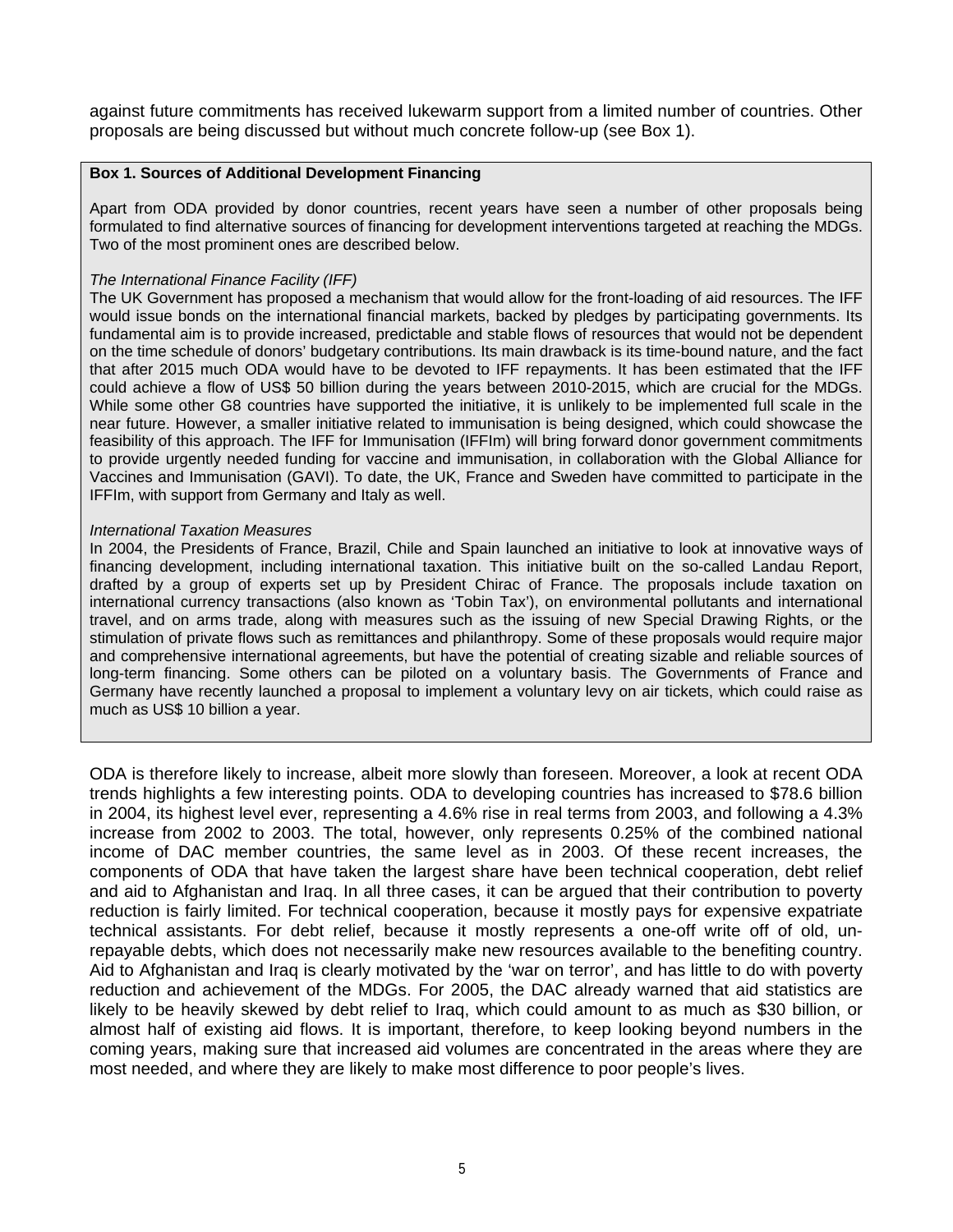This is true for HIV/AIDS funding as well, which has been increasing substantially over the past years, as shown in the figure below. Some of the dilemmas that planners will increasingly face relate to choices about how best to spend increasing resources. Should more resources be spent on prevention or on treatment? Should the right to treatment seen as a form of humanitarian assistance override the priorities set by sovereign governments? Should tying funding to specific supply sources, such as in PEPFAR, be permitted? These are some of the hard questions that the HIV/AIDS community will have to find answers for over the coming years.





Source: Lewis (2005)

The issue of front-loading also raises important questions in relation to HIV/AIDS financing. In the proposal for an IFFIm for vaccines for childhood diseases, frontloading comes from two structural effects: bringing down vaccine unit prices immediately by developing a much larger contingent market for the manufacturers; and achieving vaccination coverage levels that become self-sustaining in terms of the affected population. Absent such cost structure changes and externalities of a 'big push', there is no good case for IFF frontloading, unless saving a life today is inherently considered of higher value than saving one tomorrow. If the same kind of reasoning is applied to HIV/AIDS, expenditure for prevention would clearly take precedence. The case for applying IFF-type mechanisms for treatment is less clear, as the cost burden is very long-term and cumulative. However, it could be argued that even if the front-loading argument is not ideally suited to treatment, the long-term, predictable nature of IFF funding is, especially when compared to the short-term and volatile nature of regular aid commitments by donors, which poses a moral as well as financial dilemma for HIV/AIDS financing.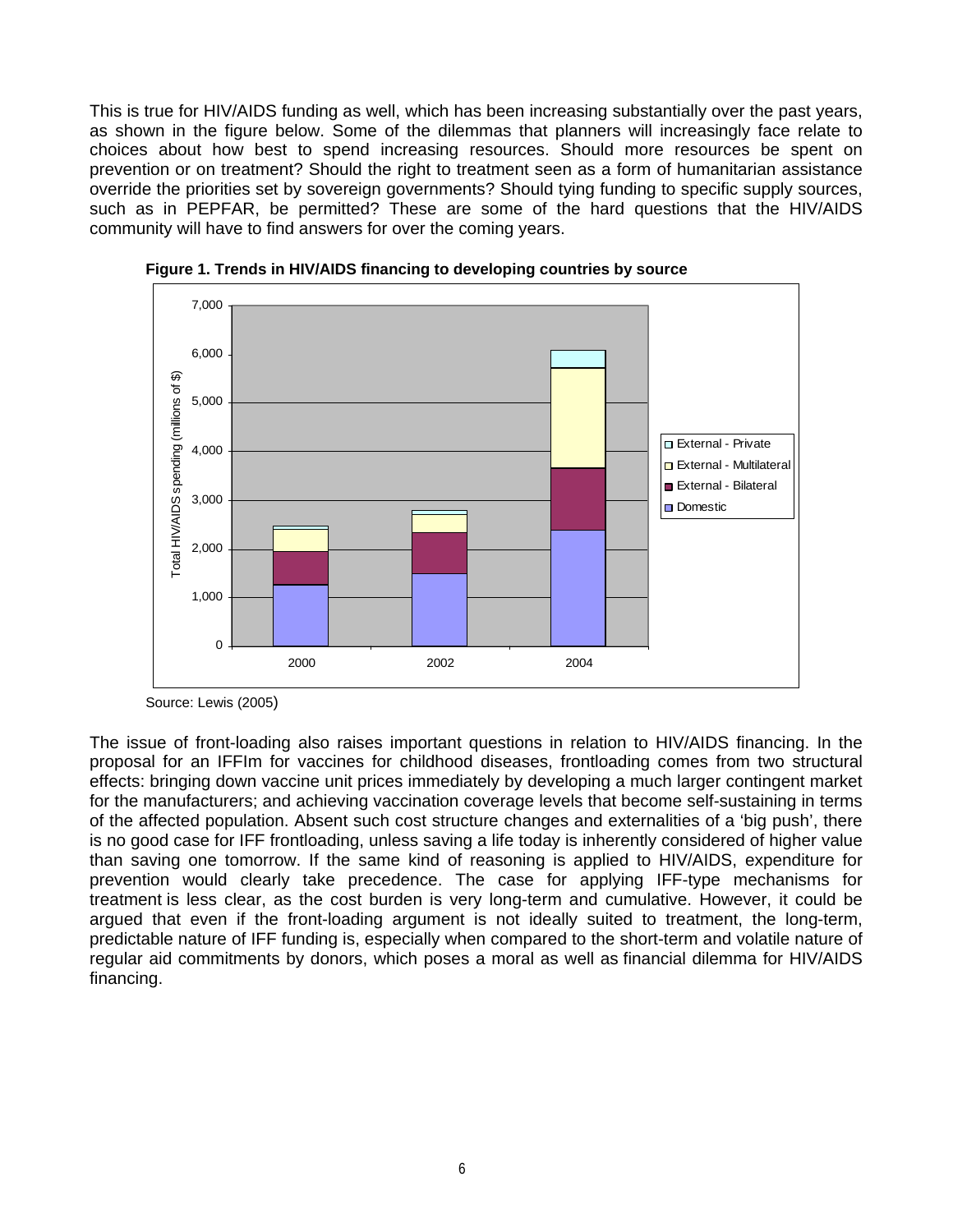# **3. An emerging new aid paradigm: principles and characteristics**

The past few years have seen significant changes in thinking and policy regarding aid effectiveness and aid modalities. The 1980s and the first half of the 1990s where characterised by structural adjustment policies aimed at reducing the role of the state and creating a market-friendly environment where investment could generate growth. Bilateral support was mainly delivered through project assistance. The failure of structural adjustment interventions in generating growth and well-functioning markets, the reconsideration of the role of the state in promoting development, and the perception of the fragmentation, lack of sustainability and ownership of aid-financed interventions brought about new ways of thinking. The new 'seven habits of effective aid' (Rogerson and de Renzio 2005) can be summarised as follows:

- a) Aligning financing on partner country priorities, in the form of national development strategies or Poverty Reduction Strategy Papers (PRSPs);
- b) Improving aid predictability, by programming aid over a multi-year framework, aligned with national budgeting and programming cycles;
- c) Relying on country systems, especially in the areas of public financial management, procurement and monitoring and evaluation, where such systems are deemed acceptable;
- d) Increasing donor complementarity, avoiding overlap and fragmentation, minimising the transaction costs of aid to recipients;
- e) Intensifying and incentivising joint action, through sharing information, simplifying procedures and carrying out joint analysis;
- f) Ensuring mutual accountability between donors and partner countries, finding mechanisms for keeping donors accountable for their performance and increasing downward accountability to citizens;
- g) Strengthening systemic capacity by providing coordinated support to institutional development, with the national government in the lead.

These new principles have emerged in recent years mostly in the context of the OECD/DAC, which has summarised them in the pyramid in Figure 1 below. The combined concepts of *harmonisation*, *alignment* and *ownership* have been enshrined in the Paris Declaration on Aid Effectiveness, which was endorsed by all DAC member countries plus a selection of partner governments in March 2005, and which will form the backbone of a series of indicators and targets to be agreed before the UN Summit in September, with a view to inducing changes in the functioning of the aid system which could bring about enhanced aid effectiveness.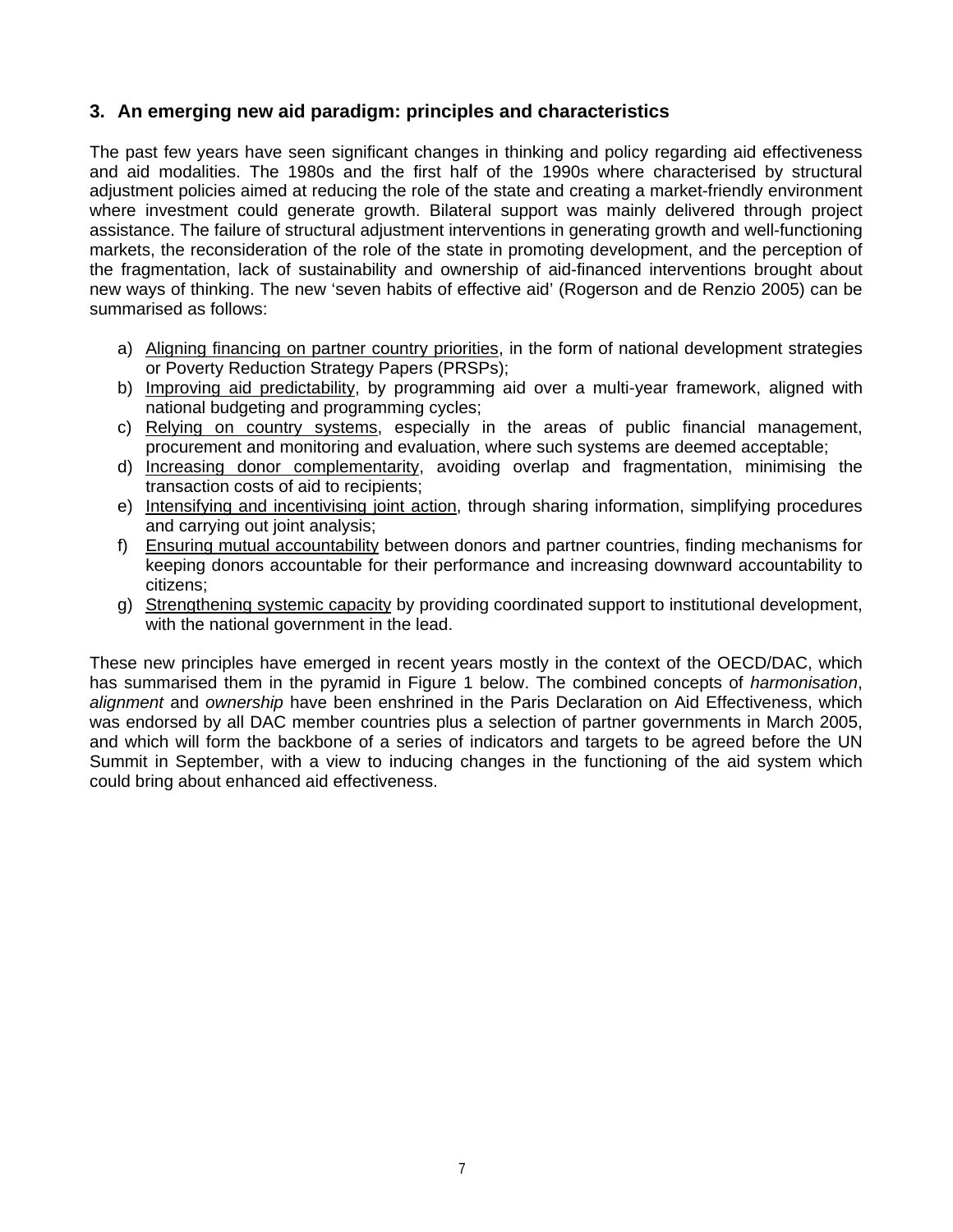

**Figure 2. The 'new aid paradigm' pyramid** 

Source: OECD/DAC (2005)

The new aid paradigm stresses the need to move to aid modalities that promote harmonisation, alignment and ownership. The response has been a gradual shift away from project assistance towards so called programme-based approaches, which include sector and general budget support. Programme-Based Approaches (PBAs) have been defined as 'a way of engaging in development cooperation based on the principle of coordinated support for a locally owned programme of development, such as a national poverty reduction strategy, a sector programme, a thematic programme or a programme of a specific organisation' (Lavergne and Alba, 2003). Their main features are:

- a) Leadership by the host country or organisation;
- b) A single comprehensive programme and budget framework;
- c) A formalised process for donor coordination and harmonisation of donor procedures for reporting, budgeting, financial management and procurement;
- d) Efforts to increase the use of local systems for programme design and implementation, financial management, monitoring and evaluation.

In some countries, especially in Sub-Saharan Africa, the drive to shift towards programme approaches has been very strong, and has led to substantial changes in the local aid landscape. However, in other countries where government leadership has been weak, or where the quality of government systems are deemed insufficient, such as in failed states or conflict-ridden countries, such shift is still far from evident. Moreover, some donors, most notably the US and Japan, have been reluctant to engage with the harmonisation and alignment agenda, excluding a large share of aid resources at country level.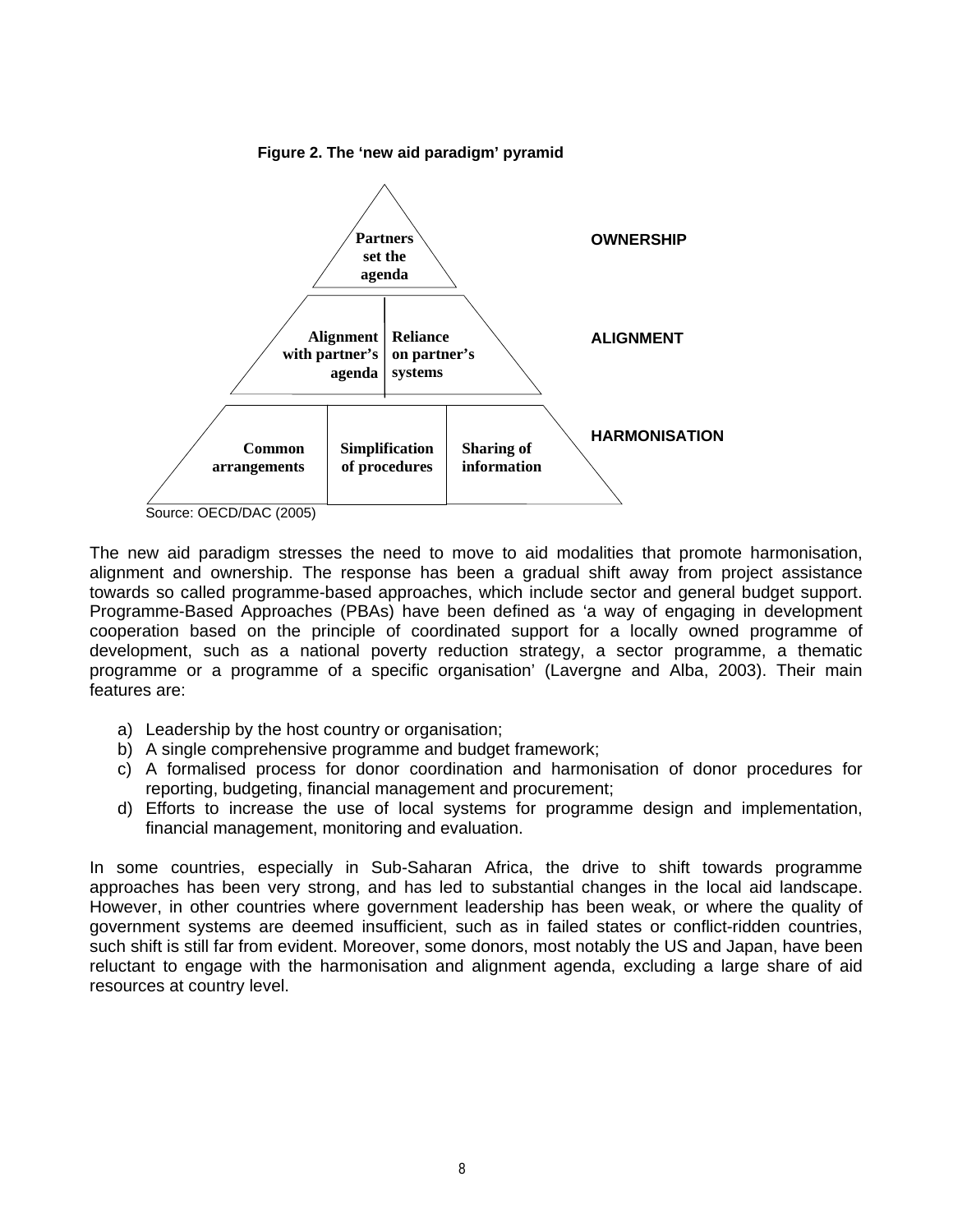# **4. Some existing contradictions in the aid system (with a specific focus on HIV/AIDS)**

## **4.1 Wider architecture issues: fragmentation and multiple objectives**

The world of international development assistance is a highly fragmented one. Since it came into existence about sixty years ago, it has expanded continuously, with a constant stream of new actors appearing on the stage, and very few fading into oblivion. The latest newcomers include the Millennium Challenge Corporation (MCC), the Global Fund, and the still unborn but much talked about International Finance Facility (IFF). This multiplicity of agencies, each striving to demonstrate their unique relevance and impact is compounded by a multiplicity of underlying motives. A poverty reduction agenda as defined by achievement of the Millennium Development Goals is but one of many foreign assistance priorities, which include security concerns linked to the 'war on terror', geo-strategic considerations, self-interested economic and trade linkages, and other headline issues for western public opinion, such as climate change, democracy and gender equality.

The lack of a clear regulatory environment or a market mechanism to force a more rational 'division of labour' among the various agencies involved generates a number of inefficiencies. These range from lack of coordination to very high transactions costs and stark inequalities between 'donor darlings' and 'donor orphans' (see below), often unrelated to the recipient country's performance in poverty reduction terms. A quick glance at the existing division of labour in the aid system summarised in the table below, shows how little specialisation exists. Most agencies, bi- or multi-lateral, grants or loans-based, global or regional in coverage, are engaged in similar areas, with all the inefficiencies that this can provoke.

| Type of assistance  | <b>Special Purpose Funds</b> |                         |                         |                | <b>Projects &amp; Programmes</b> |                   |                          |
|---------------------|------------------------------|-------------------------|-------------------------|----------------|----------------------------------|-------------------|--------------------------|
| <b>Donor</b>        | Humanit<br>Assistance        | Emergency<br>& Reconstr | Technical<br>Assistance | Debt<br>Relief | Project<br>Finance               | Sector<br>Support | <b>Budget</b><br>Support |
| <b>Multilateral</b> |                              |                         |                         |                |                                  |                   |                          |
| UN                  |                              |                         | $\checkmark$            |                |                                  | $\mathcal{I}^2$   |                          |
| <b>IDA</b>          |                              |                         |                         |                |                                  |                   |                          |
| <b>RDBs</b>         |                              |                         |                         |                |                                  |                   |                          |
| EC                  |                              |                         |                         |                |                                  |                   |                          |
|                     |                              |                         |                         |                |                                  |                   |                          |
| <b>Bilateral</b>    |                              |                         |                         |                |                                  |                   |                          |
| DAC members         |                              |                         |                         |                |                                  |                   |                          |

**Table 1. Existing Division of Roles in the Aid System**

 $1$  No direct funding, but assistance in organization;  $2$  Limited support Source: Rogerson and de Renzio (2005)

The problem of fragmentation is very evident in support for HIV/AIDS as well. Both at the global and at the country level a plethora of actors are active (UNAIDS 2005). Amongst them, bilateral donors compete with multilateral organisations (e.g. the World Bank's MAP and regional programmes), global funds and initiatives (such as GFATM and PEPFAR), NGOs, private foundations and domestically-financed activities. Are so many actors needed? Can a more rational structure not be designed, where the interventions of different actors are complementary rather than overlapping?

# **4.2 Lack of downward accountability**

Despite the emerging rhetoric of ownership and partnership, the aid system is not based on genuine mutual accountability. Recipient governments are responsible to donors for the funds they receive, but in return donors are not held accountable for the way in which they behave. Recipient governments are seldom involved in high-level decisions about resource allocation and programme design. There are few mechanisms at national and international level for dialogue on reciprocal commitments, for monitoring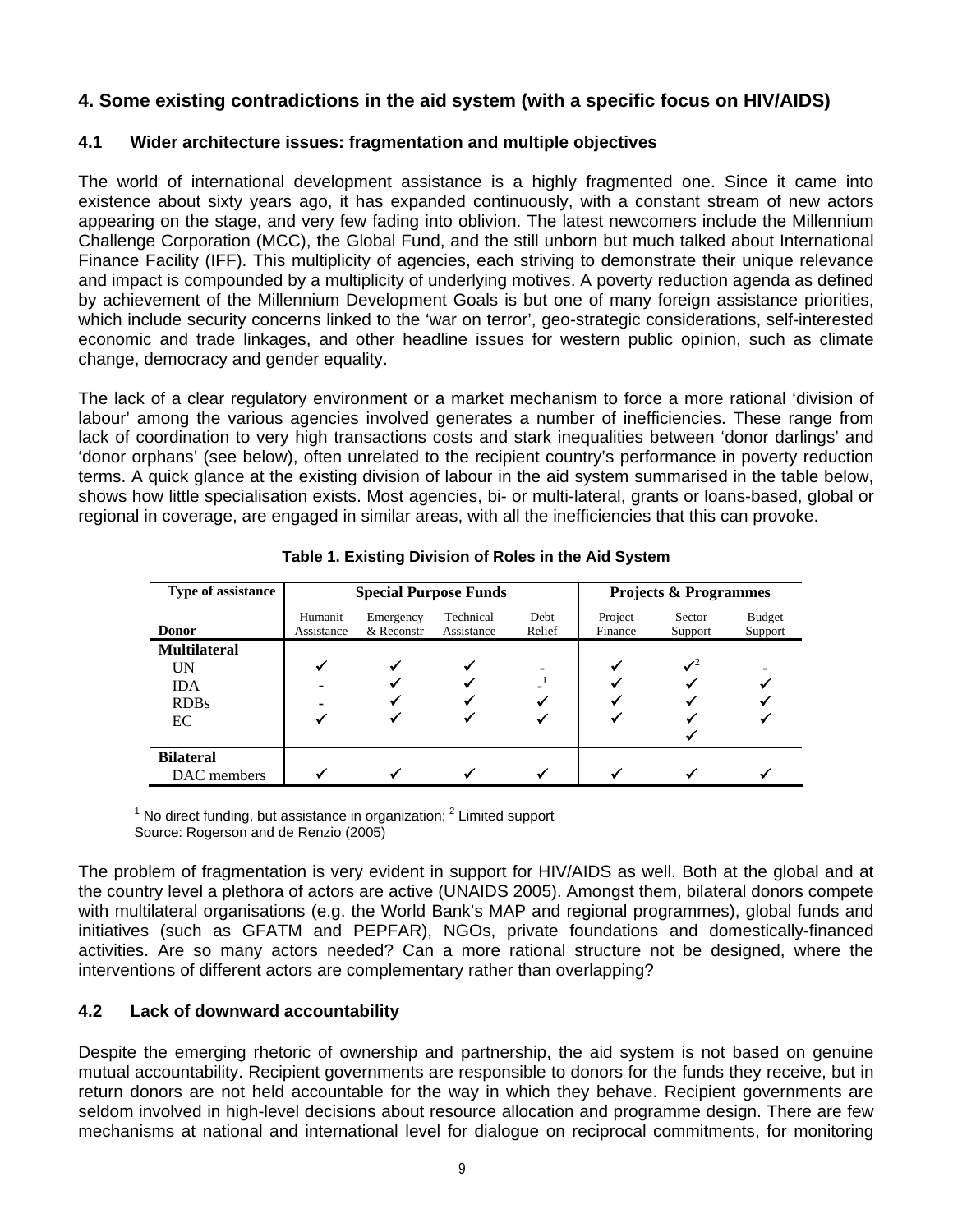donor behaviour, and for independent arbitration. This has serious consequences, such as the unpredictability of aid flows, whereby donors can fail to deliver on their pledges and commitments without facing any sanctions, while seriously affecting programme implementation at country level. It also distorts incentive systems away from a focus on sustainability and local relevance.

These contradictions hold for the case of aid for HIV/AIDS programmes as well. In most cases, recipient governments do not have much of a voice in high-level decisions about funding and resource allocation. The only exception is the Global Fund, whose board structure includes representatives from donor and recipient governments, northern and southern civil society organisations, the private sector and communities affected by the disease. Otherwise ministries of health, which are often responsible for HIV/AIDS-related activities, often find themselves incapable of ensuring that local priorities and perceptions are taken into account, and that different donors stick to their promises.

# **4.3 Vertical vs. horizontal approaches**

The new aid paradigm focuses on the importance of promoting approaches which follow country policies and use country systems. The main argument is that this is the only way both to ensure ownership and sustainability through long-term capacity and institution building, and to avoid wastage through duplication of efforts and creation of parallel systems for implementation. As a result of this, many donors have been making concrete efforts at the country level to align their programmes and projects to local planning and budgeting cycles, relying where feasible on local systems and procedures, mostly with regard to financial management. The creation of special-purpose mechanisms such as the Global Fund has been quite disruptive of this process, replacing horizontal, comprehensive programming with vertical priorities focused on very specific issues (such as HIV/AIDS) designed to follow standardised global rules and procedures, therefore by-passing local processes. This undermines current efforts to promote a more integrated approach. Moreover, in many cases the large scale of funding made available for the financing of HIV/AIDS programmes dwarves overall health budgets and creates 'islands of prosperity' which are divorced from the health system in general. In the words of Maureen Lewis (2005), 'vertical programmes, while easier for donors to manage and monitor, are at odds with efforts to build sound institutions, the cornerstones of development'.

# **4.4 Donor 'darlings' and 'orphans'**

Another contradictory consequence of the new aid paradigm stems from the focus on what has been termed the 'selectivity' argument. In the late 1990s, the perceived failure of traditional conditionalities attached to structural adjustment programmes led the World Bank to re-assess the way in which it allocated resources across recipient countries. Research findings showed that aid was more effective in countries characterised by good governance and better-quality institutions. Performance-based allocation criteria were therefore introduced, in the attempt to re-direct scarce aid resources to those countries that could utilise them more effectively to reduce poverty. While there is little doubt about the soundness of such criteria, one of the unexpected consequences has been that of focusing donor attention to those few countries that are deemed as 'trustworthy' by the international community, creating a group of 'donor darlings' where virtually all donors are present (magnifying the fragmentation problems highlighted above). On the other hand, conflict-ridden and badly governed countries (otherwise known as 'fragile states' or 'difficult partners') have become 'donor orphans' where donors are not willing to engage much beyond humanitarian assistance and NGO support.

Funding for HIV/AIDS follows similar patterns, even though for different reasons. The alignment of allocations and HIV prevalence rates have resulted in 72% of the available funding being concentrated on only 25 countries, mostly those highly affected by the pandemic in Sub-Saharan Africa and the Caribbean (Lewis 2005). In the better performing of these countries, concentration of funds is beginning to overwhelm health budgets, as discussed in the section below. In difficult environments with incapable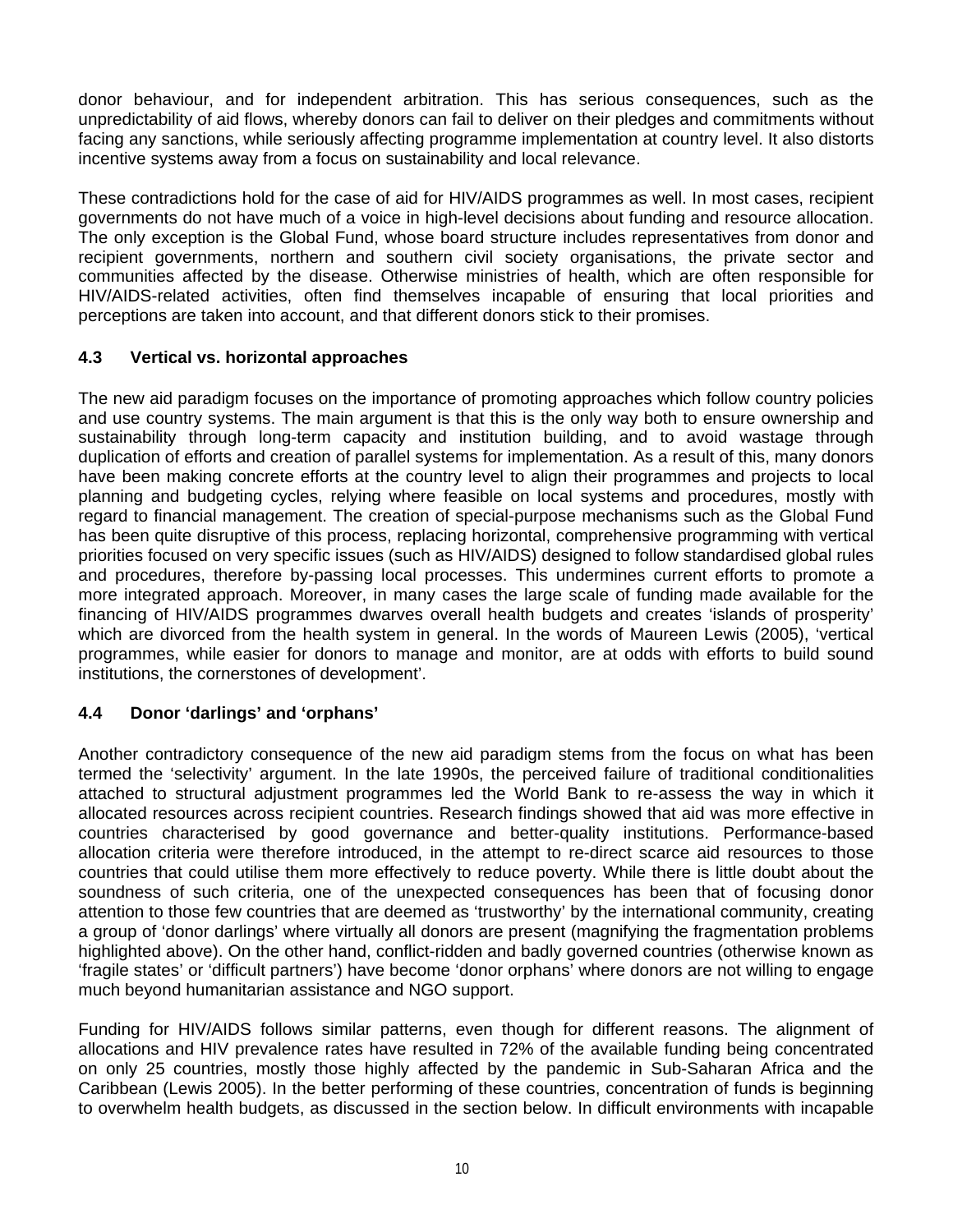governments, scarce international assistance makes it even more difficult to reach the HIV/AIDS-affected population, and more difficult for local agents to gain access to global funding opportunities.

## **4.5 Absorptive capacity constraints**

In those countries receiving substantial amounts of HIV/AIDS funding, there are additional questions regarding their capacity to effectively absorb additional resources. Recent debates on scaling up aid have focused on some of the potential problems that could be caused by a sudden and large increase in foreign flows to poor countries. On the macroeconomic side, aid inflows in the form of foreign currency can provoke a 'Dutch disease' effect, causing an appreciation of the exchange rate and therefore harming the export sector. They can also cause labour market pressures, by increasing demand for skilled labour and driving up wages. Institutional capacity and governance problems represent another constraint to the effective absorption of substantial additional funds, increasing the likelihood of wastage and leakage. High (and increasing) levels of aid dependency can also provide negative incentives for much needed reforms, and shift government accountability from domestic to international actors. Finally, implementation of successful HIV/AIDS programmes depends crucially on a resource which is scarce and heavily affected by AIDS mortality itself. In many countries, teachers and health workers are dying as a consequence of AIDS in numbers that outstrip the capacity to train new ones. Moreover, lack of adequate infrastructure and equipment prevents access to goods and services and a more efficient transformation of public spending into improvements in the standard of living. Large increases in aid can address some of these constraints, but potential falls in the productivity of public expenditure should not be overlooked, as unit costs of inputs and staff may rise, technical efficiency may fall and intended beneficiaries may be difficult to reach.

It is important to stress, however, that there are some areas where increased funding could be of much benefit without necessarily running into absorptive capacity constraints. One example would be increasing global funding (also through front-loading, such as with the IFF for Immunisation) for the development and production of vaccines and treatment drugs. Guaranteed additional financing could provide important incentives for the private sector to engage in the research and development necessary for developing new and more effective drugs and vaccines for some of the diseases, including HIV/AIDS, which still provoke numerous deaths. The availability of guaranteed long-term financing could also contribute to bringing down the cost of existing drugs. Moreover, donor support for importing drugs in poor countries would circumvent the Dutch disease problem, as foreign currency would not be spent in the country, and therefore would not enter the economy.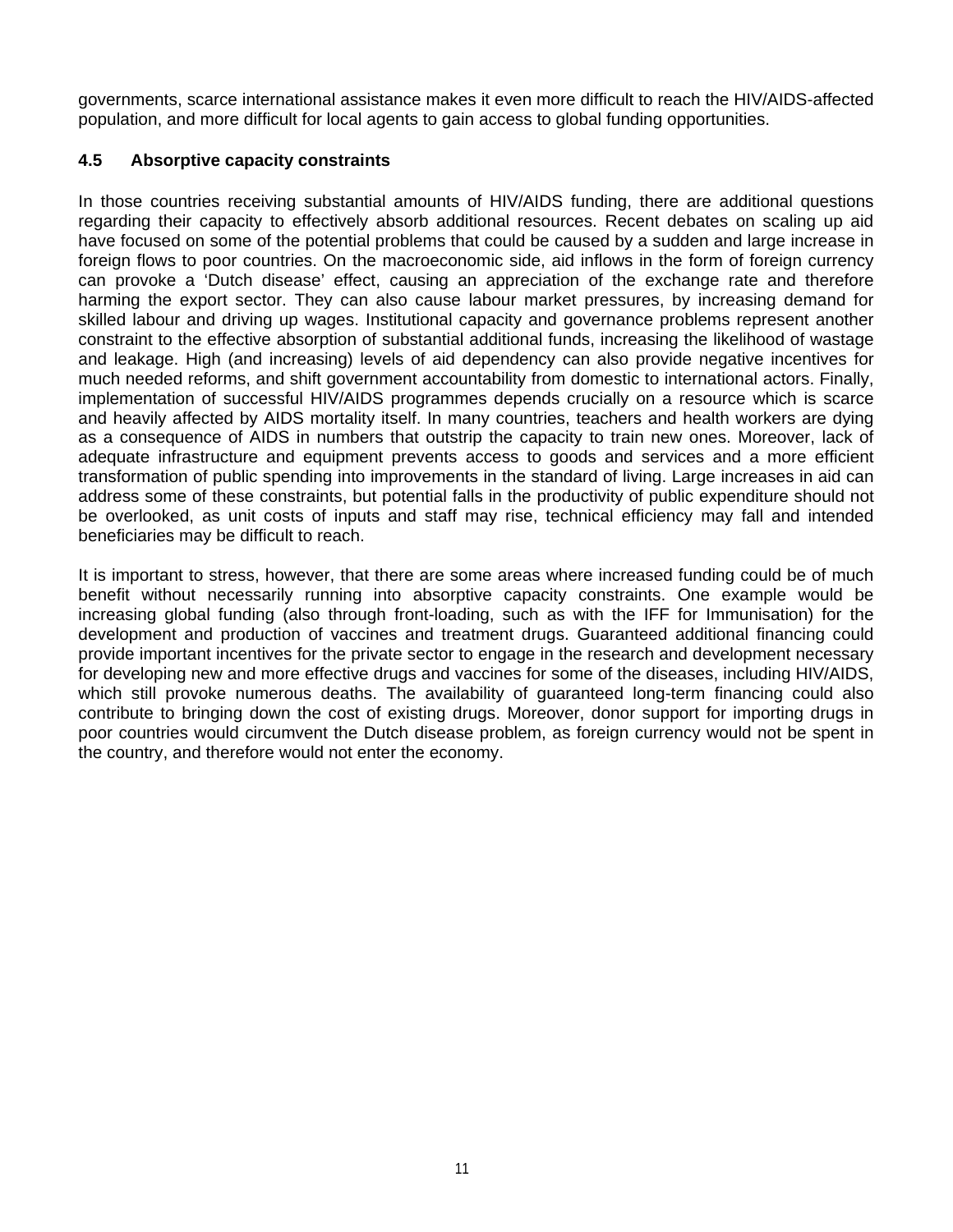# **5. Basic propositions for improving the system for financing and implementation of HIV/AIDS programmes**

# **5.1 Share the cake: Balancing need and resource availability**

While much of the focus in recent years has been on the gap between existing and necessary funding for addressing the plight of HIV/AIDS in poor countries, and therefore on much-needed fund-raising efforts, the issue of prioritising and sequencing activities to be financed has not received the attention it deserves. HIV/AIDS is one of the many emergencies that African and non-African countries face at the same time. Malnutrition, vulnerability to shocks, inequality and social exclusion, environmental degradation are only some of the other priorities that poor country governments and the donors that support them have to face at any given time. Each one of these priorities has its own constituency and support groups, and all compete for attention and funding sources in the limited world of international development assistance. While the drive to raise the profile of the fight against HIV/AIDS has been enormously useful, more attention should now be given to how the limited resources available are allocated and spent. How should countries and donors choose priority areas for intervention? Should prevention get most of the share, focusing on the need to guarantee that future generations are able to avoid the effects of the pandemic? Or should treatment be the main focus, in order to limit the short- and medium-term impact that current prevalence rates are likely to have on the active population? And, given limited resources, what should be done first in each context? Building the necessary infrastructure or training the needed personnel? Making condoms available or provide adequate counselling facilities? These are difficult questions which have been often set aside in the effort to increase the overall volume of resources available.

# **5.2 Look for friends: Building better networks and alliances**

The recognition of the urgency of many other development issues in poor countries, and of the competition this generates for attention and funding at the international level, calls for improving the understanding of the inter-linkages that exist between the HIV/AIDS agenda and competing agendas, in order to generate better and more coordinated efforts. Ideally, five years down the line groups that today rally for increased HIV/AIDS financing will have built much stronger networks and alliances with a number of other players tackling different agendas, looking at potential commonalities of concern and action. Such efforts can only work to improve the effectiveness and impact of limited aid resources.

# **5.3 Trust your partners: Give recipients more voice**

At the moment, as highlighted in previous sections, recipient countries have little influence and leverage on international forums where many of the decisions regarding priorities and resource allocation are taken. The governance arrangements in the International Financial Institutions have long been criticised for not giving recipient countries enough voice. In all donor countries, domestic political pressures often determine the policy directions in terms of how development assistance is allocated and spent. Better mechanisms need to be put in place to make sure relevant actors on the ground have more voice in global arenas. The structure of the Global Fund board has taken this principle seriously, even though many civil society actors still feel that they are not being properly included. Donors should be willing to recognise that they can also be part of the problem, rather than only part of the solution, and allow for independent monitoring and assessment of their own performance against criteria for 'aid quality', such as the availability of long-term funding and the timeliness of disbursements, the simplification and local adaptability of their systems and procedures, the nature of their dialogue around priorities with recipient countries, and so on. Recipients should be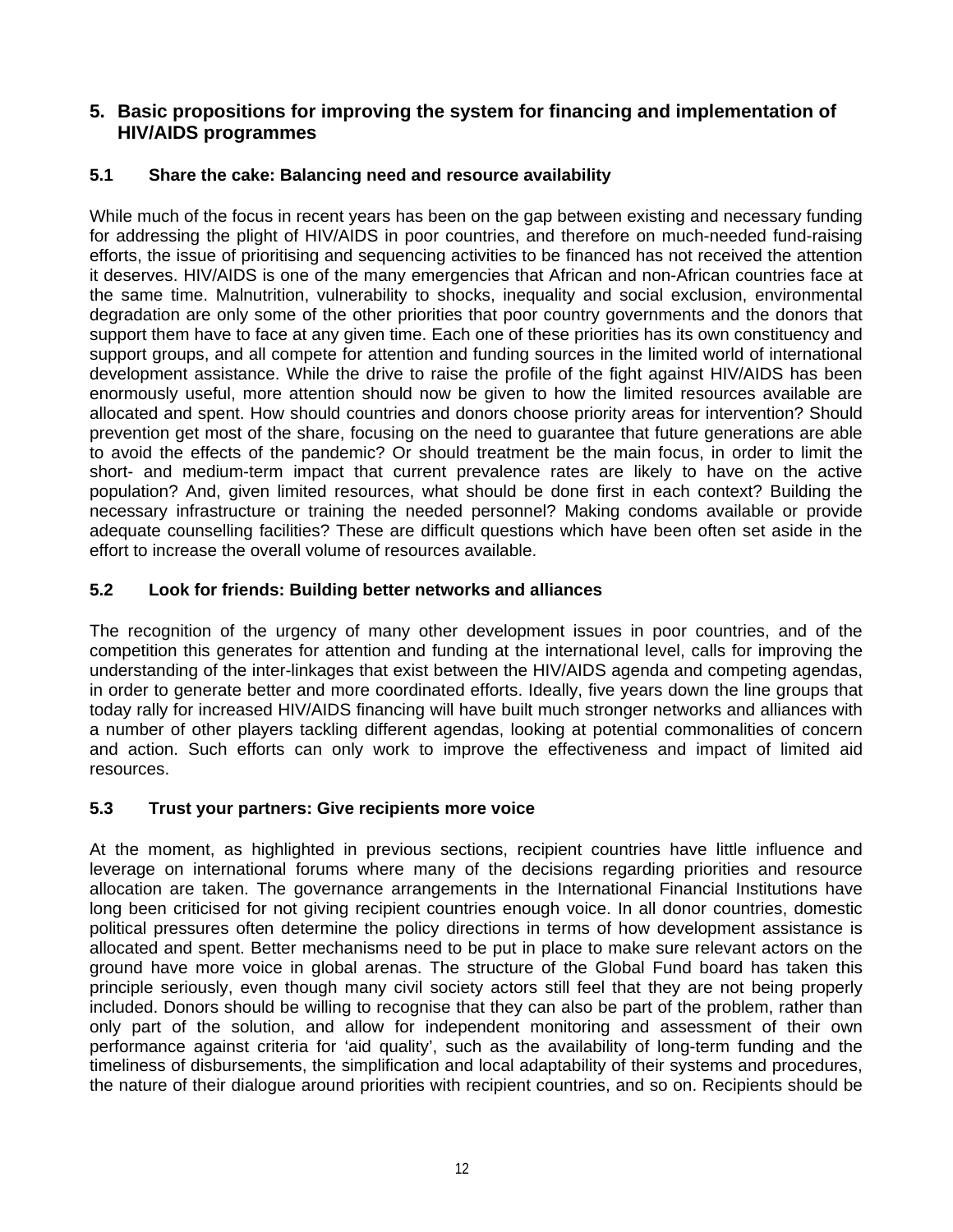given 'voice' in all forums where issues are discussed and decisions are taken which regard funding, programmes and interventions in their countries.

# **5.4 The fourth 'one': Support local priorities and systems**

The existing contradictions highlighted above between horizontal approaches which stress local coordination and building systemic capacity and sustainable institutions, and vertical approaches that by-pass local processes with the aim of directly addressing a specific problem of issue need to be resolved. The basic principle should be that of not undermining wider health system development at country level, but instead working locally to develop comprehensive strategies that receive coordinated support and address existing capacity constraints in a long-term perspective. A recent report by a global task team working on these issues highlights a number of interesting issues in this respect (UNAIDS 2005). In this sense, both the 'Three Ones' principle supported by UNAIDS, and the Commission for Africa suggestion of adding a single pooled fund, are worth of international support. More difficult issues relate to the potential 'breach of sovereignty' which vertical mechanisms may promote when earmarking funding for special areas of interventions which may not reflect local perceptions of need. The tying of funding mechanisms such as PEPFAR not only to the specific HIV/AIDS field, but to particular policies and approaches within that field, is particularly problematic when compared to the rhetoric of 'ownership'.

# **5.5 Think long-term: Address absorptive capacity constraints**

The potential negative impacts of large and sudden increases in financial flows need to be addressed in a comprehensive manner. Macroeconomic management needs to monitor the amounts of foreign exchange entering the country and the composition of spending that they support. Spending on imported goods limits such negative impacts. For this reason, channelling additional resources towards the purchase of drugs and other goods not available locally may be a sensible strategy. Country level strategies need to focus on building sustainable capacity and improved systems and institutions, addressing the combined constraints posed by lack of adequate infrastructure and trained human resources, and more generally supporting gradual approaches that do not by-pass local systems. An interesting idea in this respect would be that of creating trust funds where resources are kept for a country to utilise as its capacity to absorb additional resources increases (Lewis 2005), following the example of natural resource-rich countries which established so called 'stabilisation funds' to ensure that the potential 'Dutch disease' problems where addressed at their source. Donors could channel their aid to such funds, from which disbursements would be authorised by a commission including a range of stakeholders (such as National AIDS Commissions), taking into account the country's progress in creating the conditions for increased absorption. Such mechanism would inevitably imply a reduction in donors' direct control over the allocated funds, but could greatly increase the reliability of funding and the incentive for governments and other actors to ensure funds are effectively spent.

# **5.6 Governments don't have to do everything: Use resources wisely**

Finally, there is a general point to be made about choosing delivery mechanisms at the country level for improving the quality of the services provided. Enhancing the effectiveness and impact of available resources means thinking through the potential alternatives that exist for service delivery, such as exploiting private sector and non governmental capacity where appropriate. The overall lack of qualified human resources in many countries means that alternative service providers inevitably rely on the same limited pool of expertise, with the risk of zero-sum competition. Nevertheless, an eye to quality and effectiveness implies looking at different options available, and building in quality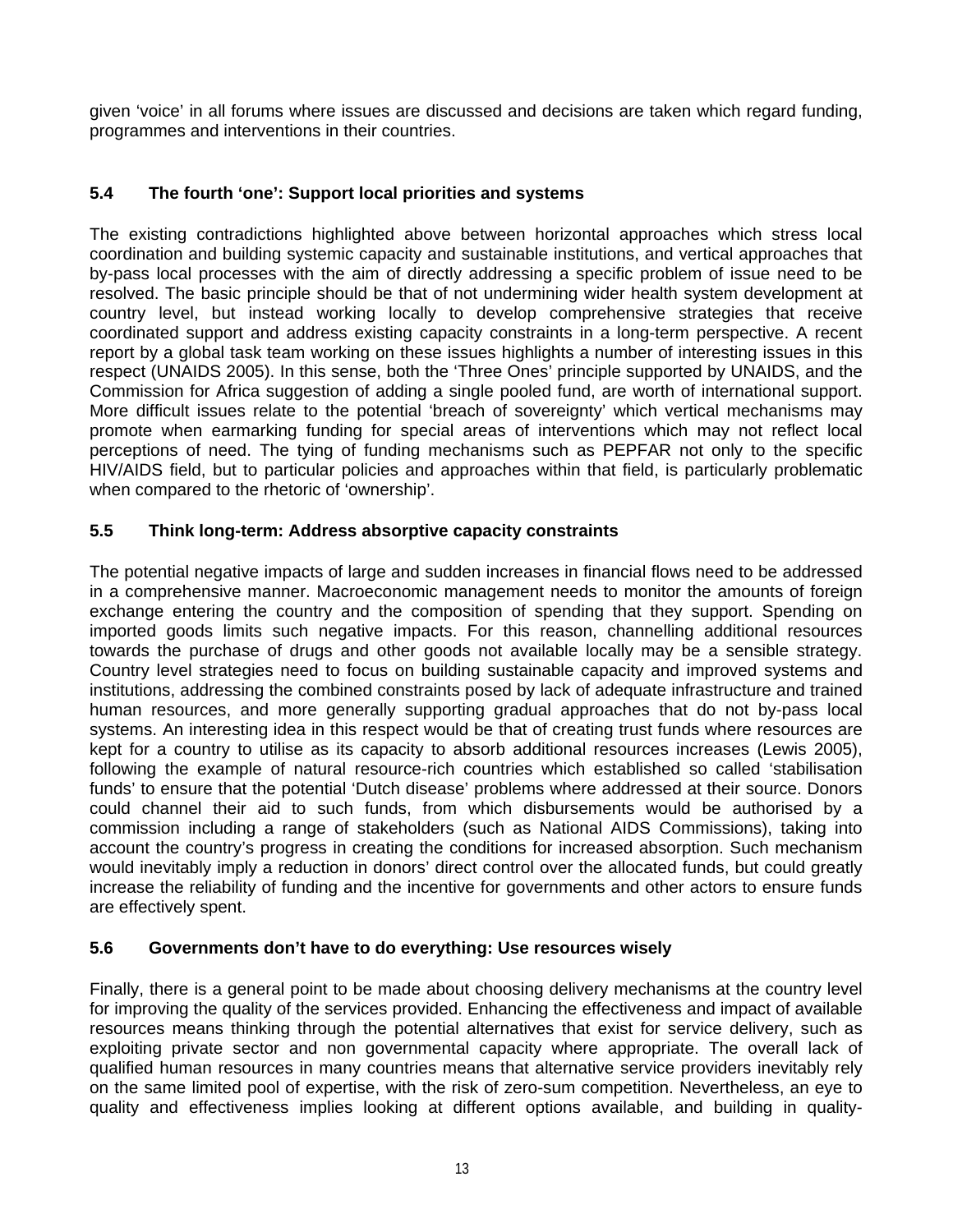enhancing mechanisms that ensure responsiveness of services to local needs and priorities. Resultsoriented targets, increased voice for service users, and the introduction of choice mechanisms that allow users to select from different providers are all possible mechanisms that should be taken into consideration.

# **6. Conclusions**

As we have seen, 2005 presents both incredible opportunities and important challenges to international development assistance more in general, and to funding for HIV/AIDS programmes more specifically. The good news is that aid is increasing, and could increase even more. So are resources for the fight against the AIDS pandemic. The not-so-good news is that the aid system, and funding for HIV/AIDS is no exception, may not be very well geared for such large-scale increases. There is a contradiction between what we know works better in improving aid effectiveness (along the broad lines of the 'harmonisation and alignment' agenda), and some of the new mechanisms that are being utilised to plan and implement HIV/AIDS programmes. Also, fragmentation is rapidly increasing in the HIV/AIDS arena. Actors are multiplying, with potentially deleterious effects on countries' capacity to deal effectively with the pandemic. The main challenge for the international community is that of ensuring effective management of increasing resources through systems that give recipient countries more voice and control. The inter-linkages between the competing and complementary priorities of development and poverty reduction need to be recognised, along with the need to design interventions which build sustainable systems and capacities at country level rather than undermine them.